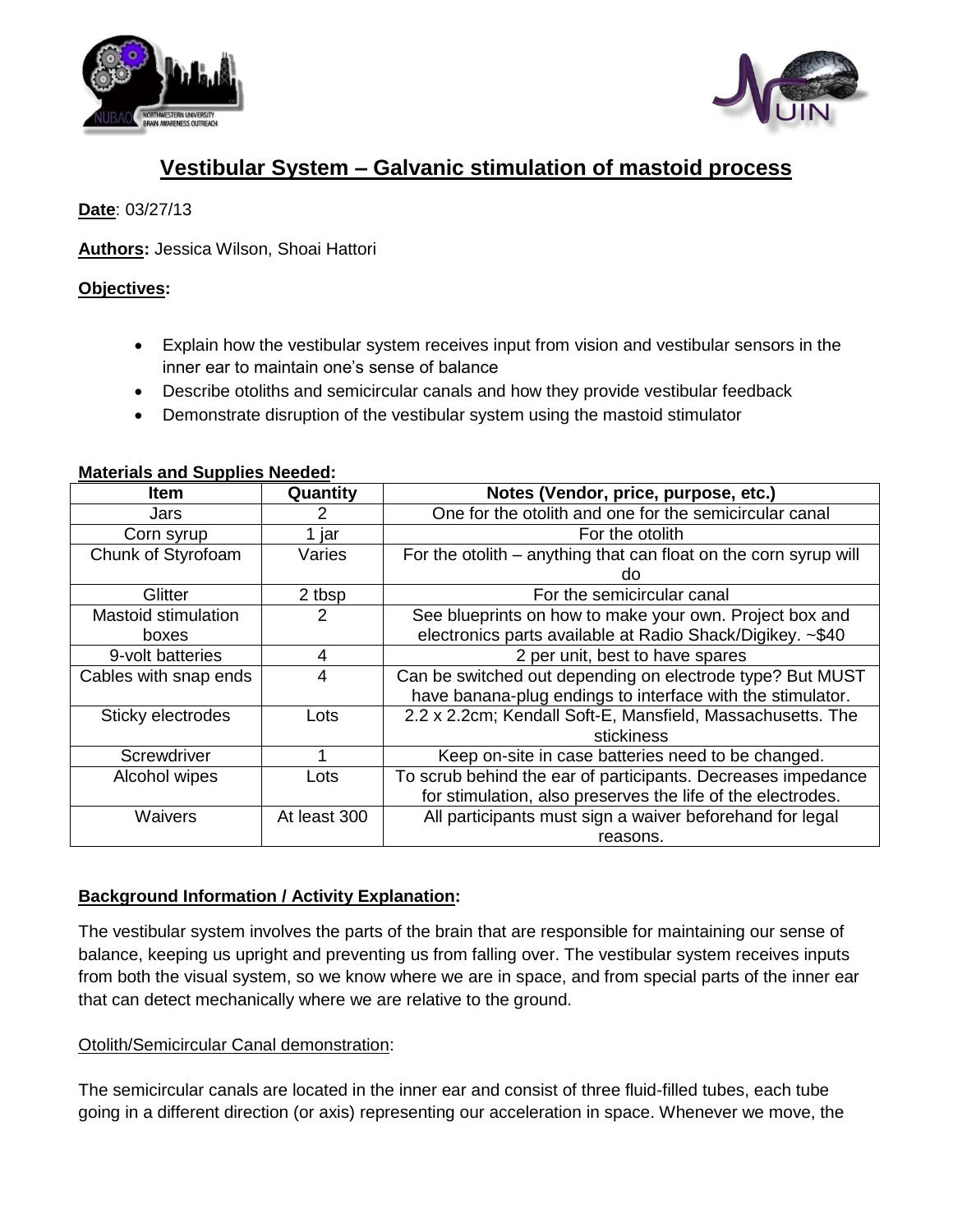fluid within the tubes moves and tells us how fast we are going in space. When we twirl around in circles, the reason we get dizzy is because the fluid in the tubes continues to move even though we physically are not moving. This sends confusing messages to the brain, resulting in a sense of disorientation. (To illustrate this, swirl the glitter-water in the jar for a few seconds and then stop. Point out that although the jar is not moving, the fluid inside is still swirling.)

Otolith organs are another apparatus in the inner ear that are responsible for coding the position of our heads relative to the ground. The receptors for the otoliths are located in a gelatinous membrane (represented by the corn starch) which is topped with heavy mineral deposits (represented by the Styrofoam). The mineral deposits produce weight, so that when the head is tilted, the rocks tilt forward and pull the membrane with it. The pulling of the membrane stimulates the receptors inside, sending messages to the brain that the body is not vertical. The brain can then send messages to the rest of the body to right itself.

We have two otoliths and two semicircular canals, one in each ear. Both of them are required to communicate with one another to preserve our sense of balance. If we disrupt one side while facilitating the other, what do you think will happen?

## **Procedures:**

Semicircular canals: To make the semicircular canal demo, take one jar and fill partway with water – enough for the water to visibly swirl inside the jar. Add the glitter. Seal tightly.

Otoliths: To make the otolith: Take the other jar and fill partway with corn syrup. Put the Styrofoam pieces on top so the pieces are floating on top of the syrup. Seal tightly. Always keep this jar upright; do not keep on its side. The Styrofoam is supposed to stay on top at all times.

Refer to background to learn how to use these.

#### Mastoid Stimulator:

THIS IS A PARENTS-ONLY ACTIVITY. Electrical stimulation is involved. Participants must be over 18 and must sign a copy of the waiver (children, while they cannot participate, can flip the switch on the stimulator).

After the waiver is signed, participants will be asked to take an alcohol wipe and scrub at the bony prominence behind the ears. This is called the Mastoid Process (refer to picture below).

Make sure the stimulator is set to Off. Polarity can be set in either position.

Affix each sticky electrode to the Mastoid Process. If the electrode is not sticking well, the participant can hold the electrodes in place with their fingers. **Have the participant stand with feet together and with their eyes closed (if their eyes are open, visual feedback will override any disruption the stimulator will make).**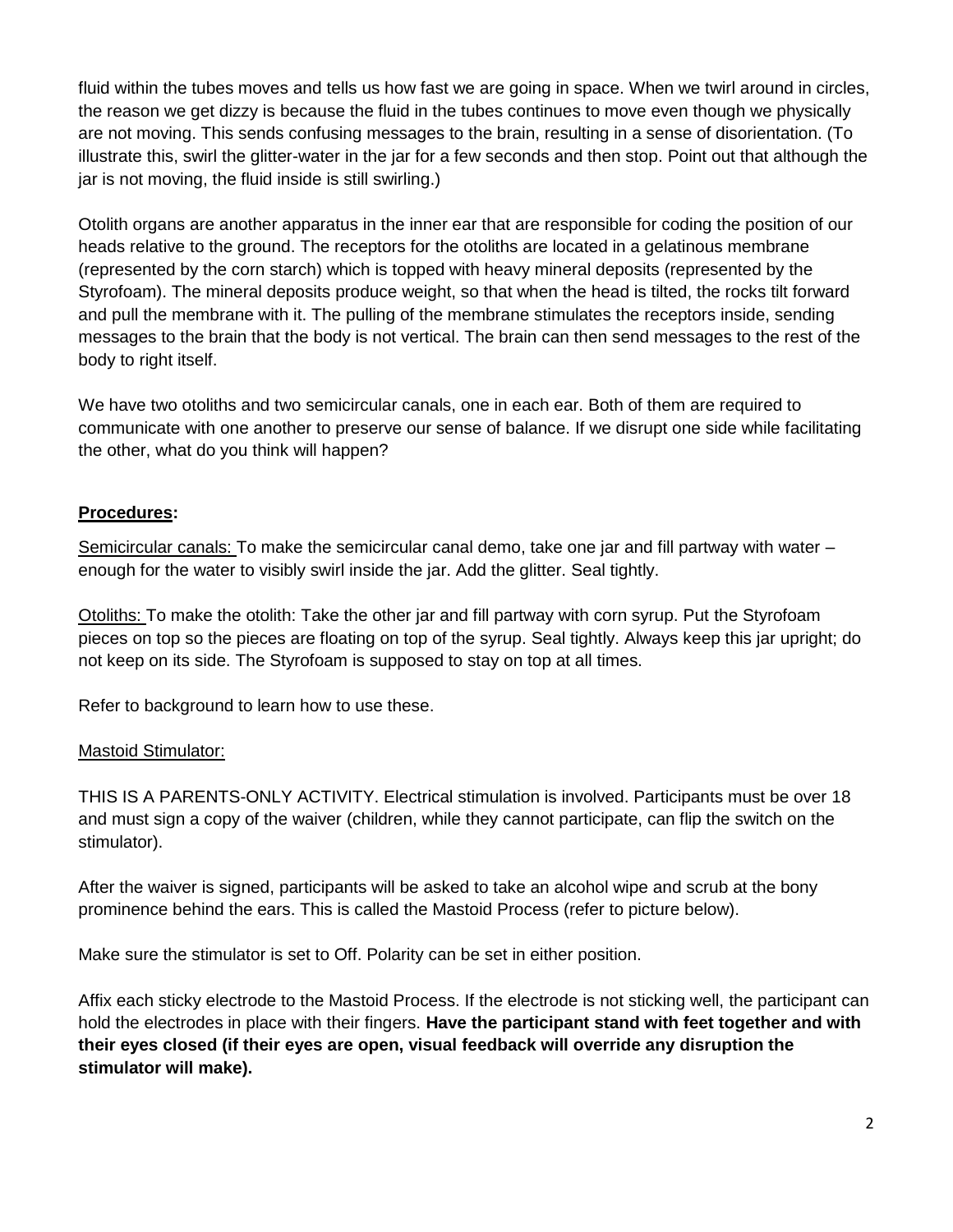Flip the ON switch. The participant may feel faint pins and needles underneath the electrodes. Based on the polarity indicated on the box, the participant may start tilting one way or the other. It's a very gentle stimulation so they won't fall very hard, just stumble. If you turn the polarity the other way, the participant should tilt the other way.

#### **Additional Information (advice, spiel, links, figures, etc.)**

The mastoid process is the bony part that sticks out just behind the ear. The electrode should go right on the tip of the process. Depending on placement, some participants may only tilt with one polarity and not the other. This is okay.

DO NOT switch polarity while the stimulator is ON and connected to someone. If someone is being stimulated and you switch polarity, this sends a jolt of electricity through the electrodes which may be unpleasant. Always turn the stimulator OFF before switching polarity and then turn the stimulator ON again.

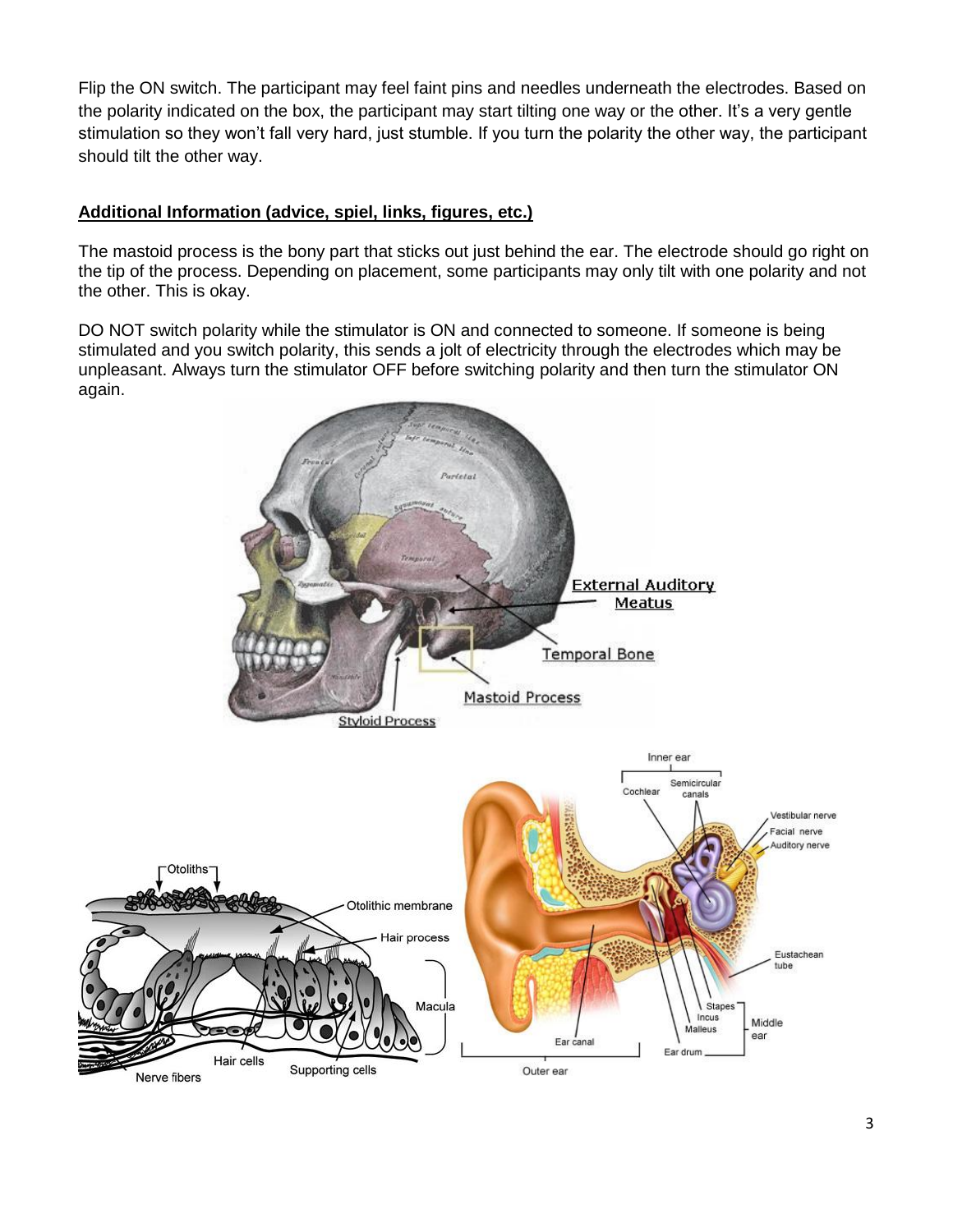

Notes on assembling the mastoid stimulator:

The schematic is shown split into two parts just for visual organization. The important part is the constant current source - the slow-turn on voltage regulator simply gives you less of a zap when you turn it on though it still gives a bit of a prick when you change the polarity using the double pole/double throw switch (which is between the output of this circuit and the electrodes). For this reason, turn off the stimulator before switching polarities.

Both parts of this circuit came from the datasheet for the LM317.

The pot (U3 in the circuit) should be set so the output of the whole circuit is 1mA. You can test this by adjusting the pot until there is 1V across a 1k resistor that goes between output and ground.

Power source is two 9V batteries in series.